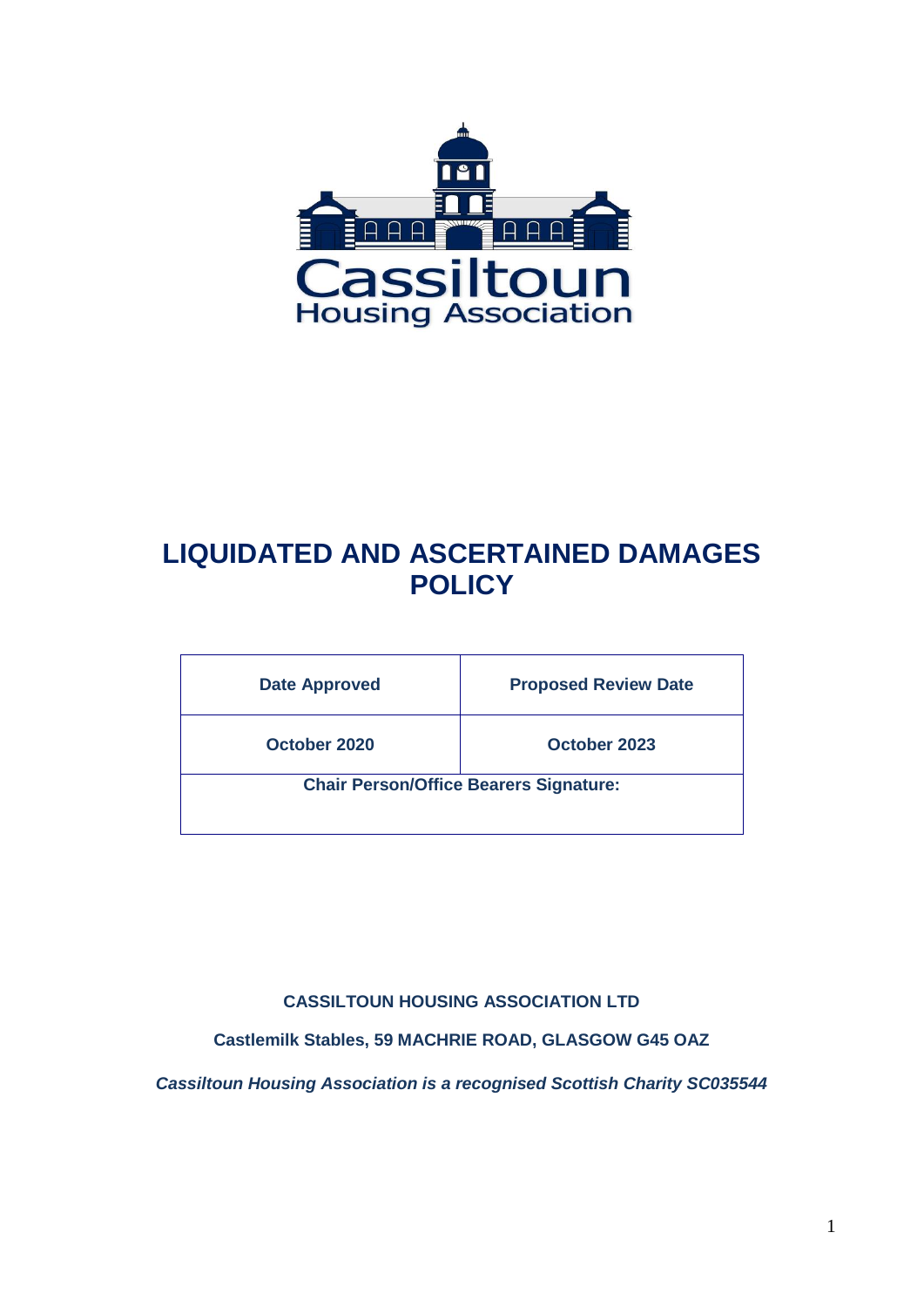#### **LIQUIDATED AND ASCERTAINED DAMAGES POLICY AND PROCEDURES GUIDELINES**

#### **1.0 POLICY OBJECTIVE**

1.1 The objective of this policy is to ensure that Cassiltoun HA includes a clause within main building contracts that addresses how it will recoup the losses that it can reasonably expect to occur if the main contractor fails to complete the building works within the contractually agreed timescale. These are commonly known as "Liquidated and Ascertained Damages' or 'L+A Damages'.

#### **2.0 LEGAL AND REGULATORY FRAMEWORK**

- 2.1 As a registered social landlord, Cassiltoun HA must comply with the Regulatory Standards of Governance and Financial Management set out by Scottish Housing Regulator.
- 2.2 Standard 2- *'The RSL manages its resources to ensure its financial well-being and economic effectiveness'* , and Standard 4- *'The governing body bases its decisions on good quality information and advice and identifies and mitigates risks to the organisation's purpose'* are of relevance to this Policy.
- 2.3 By stipulating a set level of L + A damages within a development contract, the Association is ensuring contractual recourse should losses be sustained as a result of late handover of a development.

#### **3.0 EQUAL OPPORTUNITIES STATEMENT**

3.1 We recognise our pro-active role in valuing and promoting diversity, fairness, social justice and equality of opportunity by adopting and promoting fair policies and procedures. We will check this policy and associated procedures regularly for their equal opportunity implications, taking appropriate action to address inequalities likely to result or resulting from the implementation of the policy and procedures. We are committed to providing fair and equal treatment to all applicants including tenants and will not discriminate against any on the grounds of race, colour, ethnic or national origin, religion, age, gender, sex, sexual orientation, marital status, family circumstances, employment status or physical ability.

#### **4.0 RESPONSIBILITY**

- 4.1 It shall be the responsibility of the Association's Development Consultant to liaise with the Quantity Surveyor/ Employer's Agent to ensure that a figure for L+A damages is included within the contract documents that are issued to contractors for pricing.
- 4.2 The Development Consultant will keep full records of the basis for the calculation.

#### **5.0 BACKGROUND TO THE NEED FOR L+A DAMAGES**

5.1 In development contracts, it is important to ensure adequate control of project costs and minimise cost over-runs. In standard building contracts it is normal to find a provision for 'liquidated and ascertained damages' to the effect that the contractor will pay or allow the employer a sum for each specified period that the works remain incomplete after the contractual date for completion.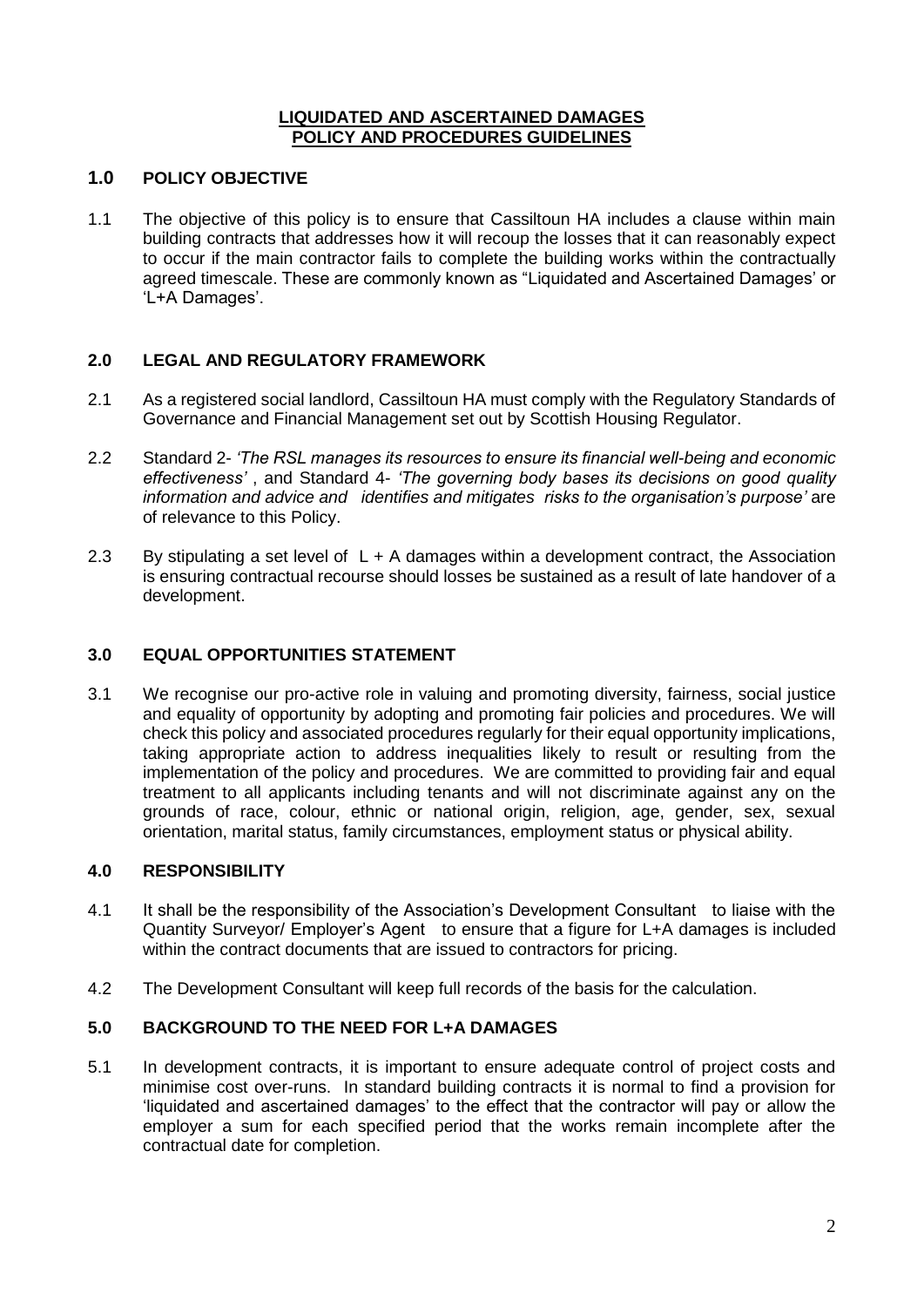By failing to complete the works within the contractual time for completion, considering any valid extensions to the contract completion date, then the contractor is in effect in breach of contract.

#### **6.0 LIQUIDATED AND ASCERTAINED DAMAGES**

- 6.1 A valid liquidated and ascertained damages clause removes the need for proof of actual loss, which can be difficult and costly. If therefore, the liquidated and ascertained damages clause is valid and applicable, employers are entitled to the agreed liquidated and ascertained damages even if they have in fact sustained no loss. In contrast if the liquidated and ascertained damages clause is inapplicable, the employer must prove the loss he has incurred due to the contractor's breach.
- 6.2 In applying such damages, the Association must always ensure that it is doing so in full accordance with the conditions of contract under which the contract is being carried. Should a delay occur the contractor has an obligation under the contract to endeavour to minimise its effect and should provide full and accurate documentation and written evidence in support of any delays for which he/she is seeking an extension to the contract period.
- 6.3 The inclusion of a liquidated damages clause enables both parties the certainty of knowing in advance the amounts or part thereof that will be applicable should the contractor fail to complete the works within the contractual period and avoids the time and expense of having to prove actual loss. The amount to be paid generally represents the Association's pre estimated loss in the event completion is not achieved within the contractual period. Effectively, the Association and the Contractor have, by contract, agreed the value of the liquidated and ascertained damages to be applied should the contractor fail to complete the works within the contractual period whatever may be the actual damage. A reasonably sensible pre-estimate figure should be put forward; otherwise it could have a detrimental effect when the risk is translated into the Contractor's tender.
- 6.4 There are particular issues that the Association should be aware of in relation to projects where sectional completion or partial possession of the site is required. In such projects, the liquidated damages provision should confirm how the monies payable in the event of late completion are apportioned between the different stages of work or by reducing that sum by reference to the part of which possession has been taken. A failure to do so can be critical to the Association's claim for liquidated damages. Where contractual terms relating to Liquidated and Ascertained Damages are inconsistent with other related terms this may have the effect of rendering the Liquidated and Ascertained Damages unenforceable. To avoid this the Director of Operations (usually via the Development Consultant) must seek confirmation from the project Cost Consultant that the amounts stated for liquidated and ascertained damages could not be deemed a penalty and are in fact a reasonable pre-estimate of the potential loss in terms of the contract and will not fail under challenge, should L&A damages be applied.

#### **7.0 PRE-ESTIMATING L & A DAMAGES**

- 7.1 L&A damages provide certainty for both parties. In the case of the contractor he is aware from the outset of his liability for every week, day or month (depending on how they are calculated) that the works remain incomplete where an extension of time has not been granted. For the Association, a valid L&A damages clause removes the need for proof of actual loss suffered in lengthy and costly dispute resolution proceedings following any over run in the project.
- 7.2 Notwithstanding the element of certainty, a contractor when faced with the cumulative total may seek to challenge the validity of the amount claimed. They may do this by arguing that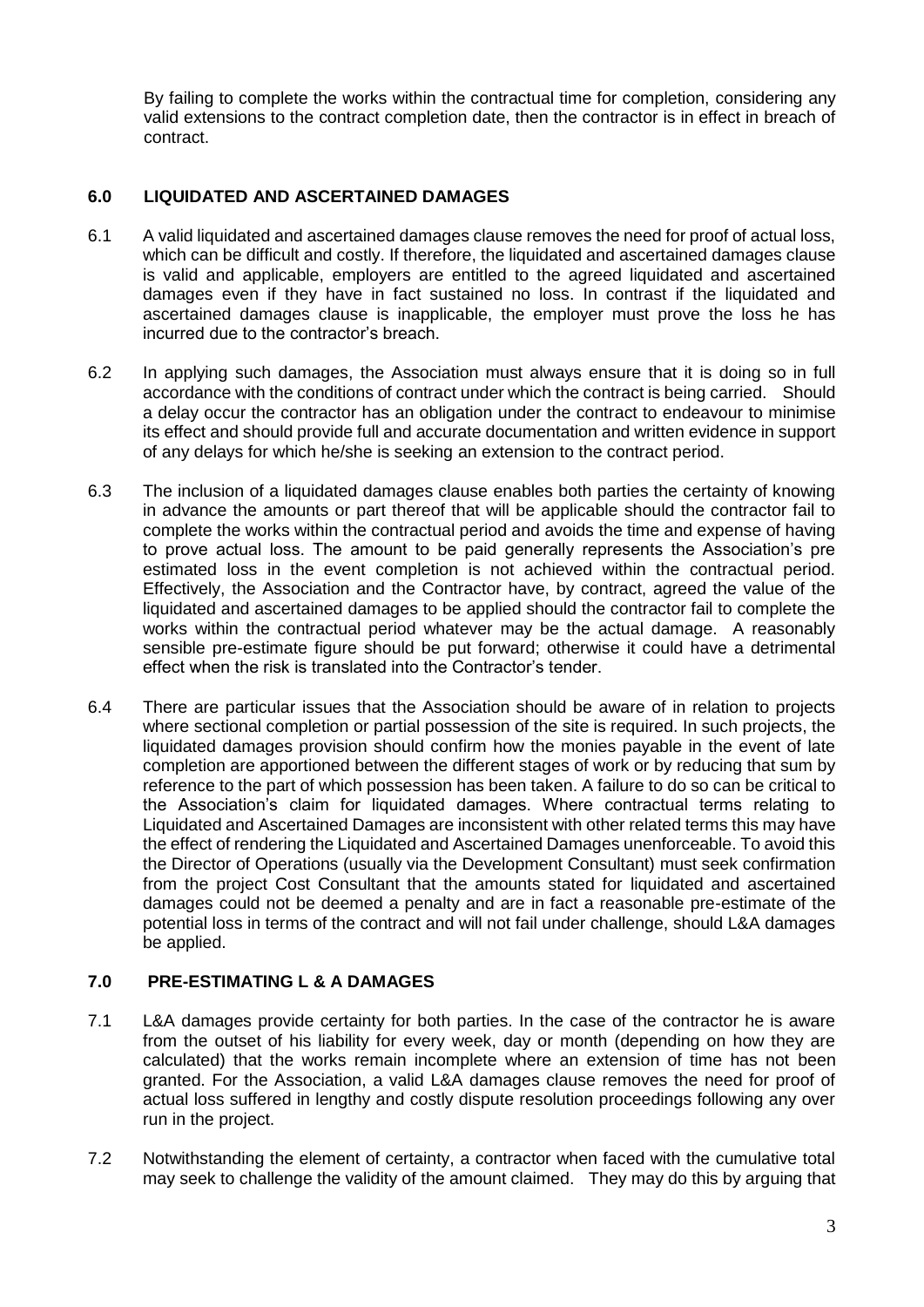rather than being a genuine pre-estimate of the Association's loss, the L&A damages actually amount to a penalty clause that is unenforceable.

- 7.3 L&A damages should always be calculated to reflect, as closely as possible, the loss likely to be suffered by the Association in the event of late completion, taking into account the facts of each situation on an individual basis.
- 7.4 There should be no standard formula that is applied time after time the rate should be specific to each project. Evidence should be retained whenever possible showing how the L&A damages figure was agreed and calculated to show that the L&A figure was a genuine attempt to pre estimate loss (as anticipated at the time the contract was entered into).
- 7.5 In the event of a challenge, the burden is on the contractor, as the party liable for the damages, to establish that the specified sum is excessive in the context of the likely losses that could be suffered in the event of delay. Should the contractor be successful the Association would have to bring a claim and prove actual losses (or un-liquidated damages) instead of recovering the L&A damages figure contained in the contract. It is also important to recognise the fact that should the Liquidated and Ascertained damages amount be valid and applicable, employers are entitled to the agreed liquidated and ascertained damages even if they have sustained no loss. Where the liquidated and ascertained damages clause is inapplicable then the employer must prove the loss that has been caused as a result of the contractor's breach of contract.
- 7.6 As noted above, there should be no standard formula. However, the following headings give guidance on the cost areas that may occur in standard Housing Association developments, should an over-run be experienced. All reasonable expenses must be considered when calculating the daily, weekly or monthly level of L&A Damages to be included within the building contract, to give a fair and reasonable pre-estimate of loss that may be sustained by the Association in the event that the contractor fails to complete the works by the contractual date.

#### *a) Rent loss*

The Development Consultant should seek confirmation from the Director of Operations/Director of Finance and IT of the anticipated rents that will be charged as at the date that they are contractually due to come off-site. It is likely that this information will already be in the possession of the Development Consultant as it forms an integral part of the grant calculation process. The 'lost rent' will ordinarily be a major component of the Association's L & A damages.

#### *b) Effects on Private Finance Calculation*

One effect of a delay in the completion of a contract is that the 'first rental charge' on the property falls into a new financial year from that initially envisaged. A consequence of this is that a higher anticipated rent will be charged which will alter the ratio of Grant to Private Loan when the HAG/ Completion calculation is carried out for submission to Glasgow City Council. Therefore, as well as rent lost being a constituent part of L & A damages, the increased private loan requirement and subsequent and commensurate loss in HAG award should also be considered when calculating L & A damages.

#### *c) Consultant fees and VAT charges.*

Depending on the nature and scale of the over-run, consultants may have additional costs. It is therefore necessary to give due consideration to possible 'on-costs' in the form of additional fees from the whole design team. In particular, additional fees are most likely payable to the Clerk of Works who will be required on site for a longer timescale than initially commissioned. Hence, when tendering for Clerk of Works fees, even if a percentage of works cost is quoted, it is advisable to ensure that an hourly rate, applicable if additional services are required, is also provided.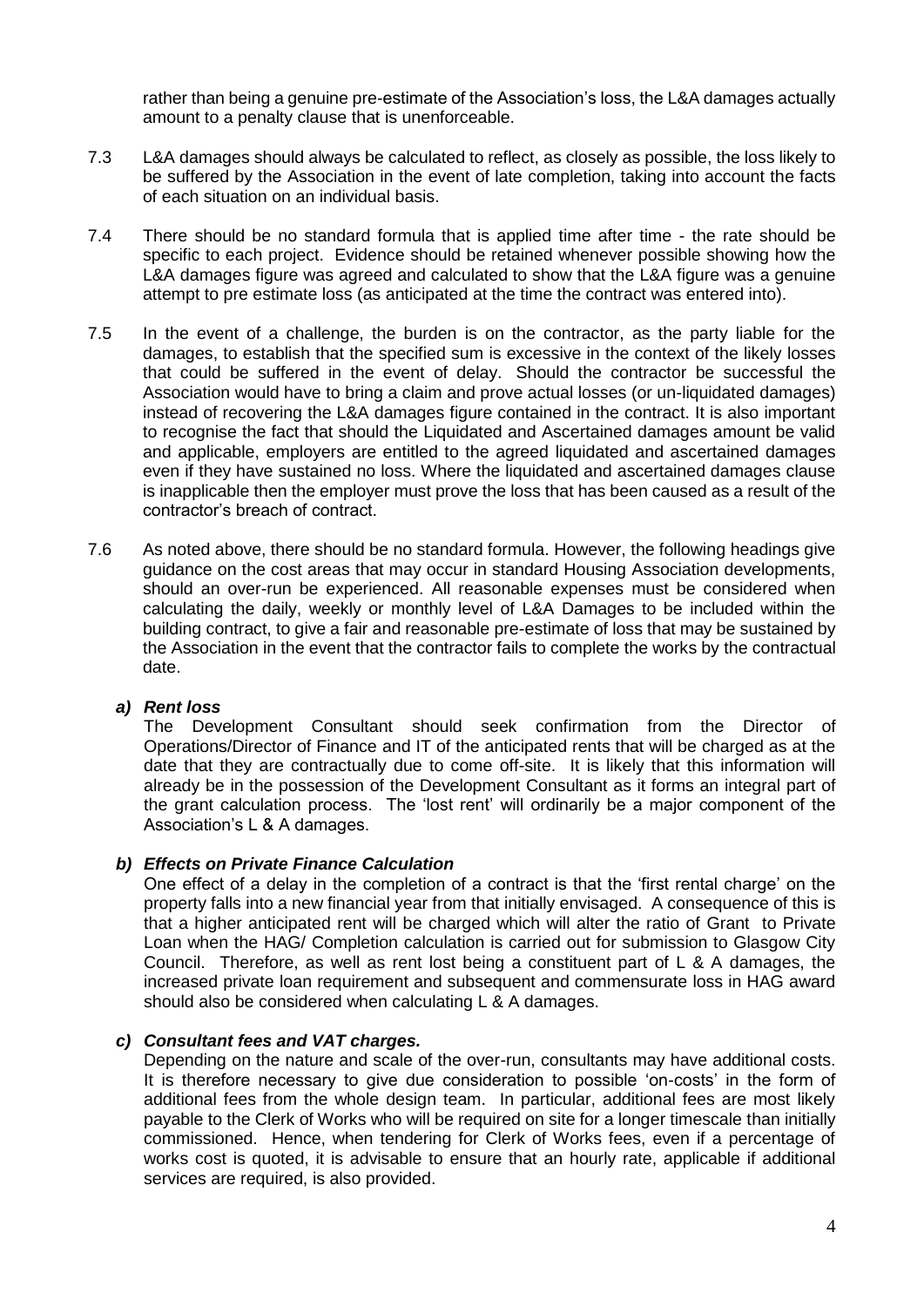#### *d) Staff time*

Additional Association staff resources are likely to be required to manage any period additional to the contractual stage of the development. It is therefore essential that a reasonable estimate of staff costs be considered for inclusion in the L& A damages calculation. Advice should be sought from the Head of Finance and IT on the true cost of the employing the affected personnel (including salary, NIC, pension, overheads) on a weekly basis. From this, an estimate should be made on the proportion of each staff member's time that is attributable to the scheme to which the L& A damages calculation is related.

#### *e) Other cost headings*

Consideration must be given to any other issues, specific to the particular site that, in the event of a delay to completion, would cost the Association expenditure or would limit the Association's anticipated income. These may include additional insurances and legal fees. To reiterate, the above list is illustrative and not exhaustive. Appropriate deliberation must be given to the specific development.

#### **8.0 APPLYING L & A DAMAGES**

- 8.1 The Association will apply L+A damages if contractually able to do so, in order that financial loss is minimised.
- 8.2 Any deviation from this policy position e.g. waiving the right to a claim- requires the approval of the Board of Management.
- 8.3 The Building Contract specific to each development will include a clause on L & A Damages. When applying L & A damages, the terms of the Building Contract must be referred to and adhered to. The advice of the Association's Cost Consultant should be sought in this respect, to ensure that contractual procedures are followed.
- 8.4 The following should be noted in most cases for the application of L & A damages, although as stated above, the Building Contract on each project will specifically layout the procedure for applying L& A damages.
	- 1) A Certificate of Non-Completion must be issued before applying L&A damages.
	- 2) L&A damages cannot be applied after the date of Final Certificate.
	- 3) There must be a rate for L&A damages stated in the contract documentation.
	- 4) The Association's intention to apply L&A damages must be stated in writing.
	- 5) If the Architect / Employers Agent fixes a later completion date, the Association shall pay or repay amounts recovered for L&A damages to the Contractor up to such later Completion Date.
	- 6) Confirmation in writing from the Architect / Employers Agent should be secured to confirm that that there have been no claims or further claims for extension of time by the contractor (even informal letters/verbal indication).
	- 7) Confirmation in writing from the Architect / Employers Agent should be secured to confirm whether the contractor has disputed and / or returned the Certificate of Non-Completion.
	- 8) Further clarification from Architect / Employers Agent should be sought regarding the validity of the Certificate of Non-Completion prior to applying L&A damages.
	- 9) Director of Operations to sign letter to contractor informing that L&A damages are to be applied.